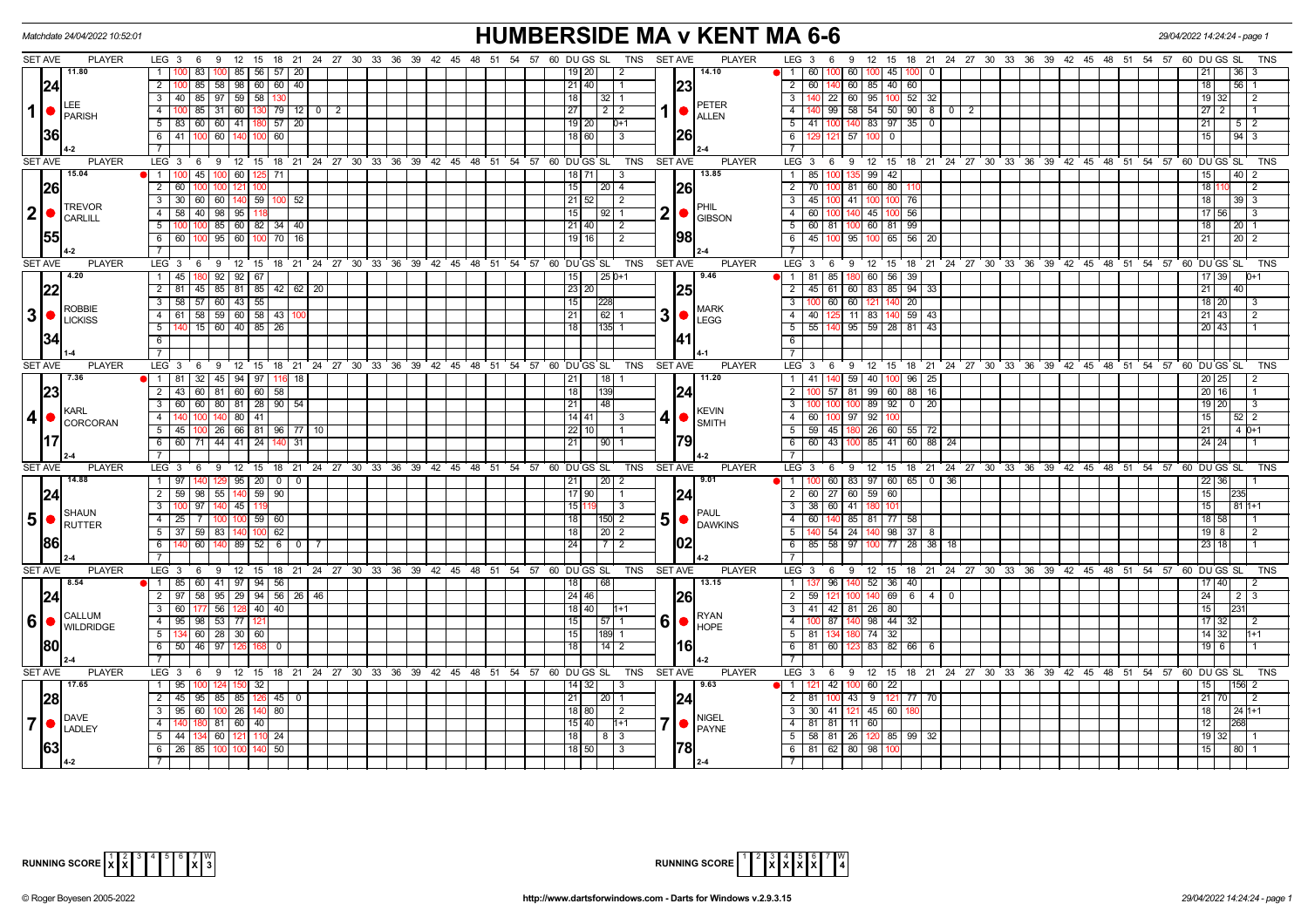| <b>HUMBERSIDE MA v KENT MA 6-6</b><br>Matchdate 24/04/2022 10:52:01<br>29/04/2022 14:24:31 - page 2 |                                     |                                                                        |                                                                       |                                                                                                         |                                                                                                           |                                       |  |  |  |  |
|-----------------------------------------------------------------------------------------------------|-------------------------------------|------------------------------------------------------------------------|-----------------------------------------------------------------------|---------------------------------------------------------------------------------------------------------|-----------------------------------------------------------------------------------------------------------|---------------------------------------|--|--|--|--|
| <b>SET AVE</b>                                                                                      | <b>PLAYER</b>                       | LEG 3<br>12<br>15<br>- 6<br>- 9                                        | 18  21  24  27  30  33  36  39  42  45  48  51  54  57  60  DU GS  SL | <b>SET AVE</b><br><b>TNS</b><br><b>PLAYER</b>                                                           | LEG <sub>3</sub><br>12 15 18 21 24 27 30 33 36 39 42 45 48 51 54 57 60 DUGS SL<br>- 6<br>9                | <b>TNS</b>                            |  |  |  |  |
|                                                                                                     | 12.26                               | 60<br>$\blacksquare$ 1 1<br>45<br>60<br>80   16                        |                                                                       | 6.15<br>20 16 <br>$\overline{2}$                                                                        | 59<br>85<br>85<br>1   60<br>41                                                                            | 18 <sup>1</sup><br>I 71 L             |  |  |  |  |
| 25                                                                                                  |                                     | $\overline{2}$<br>81 95 44 60 80 20<br>21                              |                                                                       | 23 <br>22 20<br>$\overline{1}$                                                                          | $\overline{58}$<br>40   96   38   85   95   43<br>$2 \mid 28 \mid$                                        | 24<br><u> 18 I</u>                    |  |  |  |  |
|                                                                                                     | <b>TOMMY</b><br><b>USHMAN</b><br>59 | 44<br>$48 \mid 40$<br>$\overline{3}$<br>48                             |                                                                       | 19 40<br>3<br><b>CLIVE</b>                                                                              | 45 60 55 24<br>41<br>$\overline{3}$<br>60                                                                 | 18<br>216                             |  |  |  |  |
| 8 <sup>1</sup>                                                                                      |                                     | $\sqrt{60}$<br>100 125 57<br>59<br>4 I                                 |                                                                       | 8 <sup>1</sup><br>15<br>$100$ 2<br>$\blacksquare$ BARDEN                                                | 58 140 53 32<br>83<br>$\overline{4}$                                                                      | $16$ 32<br>$\overline{12}$            |  |  |  |  |
|                                                                                                     |                                     | 60<br>5<br>100 83<br>117<br>18                                         |                                                                       | 18 18<br>Γ3                                                                                             | 60 48 81<br>5                                                                                             | 15<br> 72 2                           |  |  |  |  |
|                                                                                                     |                                     | 6                                                                      |                                                                       | 38                                                                                                      | 6                                                                                                         |                                       |  |  |  |  |
|                                                                                                     |                                     | $\overline{7}$                                                         |                                                                       |                                                                                                         | $\overline{7}$                                                                                            |                                       |  |  |  |  |
| <b>SET AVE</b>                                                                                      | <b>PLAYER</b>                       | LEG <sub>3</sub><br>$^{\circ}$ 12<br>15<br>6<br>9                      | 18 21 24 27 30 33 36 39 42 45 48 51 54 57 60 DUGS SL                  | <b>TNS</b><br><b>SET AVE</b><br><b>PLAYER</b>                                                           | 18 21 24 27 30 33 36 39 42 45 48 51 54 57 60 DUGS SL<br>$LEG^3$ 3<br>12<br>-9<br>15<br>6                  | <b>TNS</b>                            |  |  |  |  |
|                                                                                                     | 12.90                               | 60<br>96 60<br>44<br>1 <sup>1</sup>                                    |                                                                       | 21.26<br>15<br>106                                                                                      | 60<br>$\overline{1}$<br>60<br>41                                                                          | 18   41  <br>-3                       |  |  |  |  |
| 24                                                                                                  |                                     | $\overline{2}$<br>$65 \mid 36 \mid$<br>60                              |                                                                       | 27<br>16 36<br>IЗ                                                                                       | $\overline{2}$<br>60<br>41<br>42<br>100                                                                   | 15<br>l 78 h+1                        |  |  |  |  |
|                                                                                                     | <b>GAVIN</b>                        | 60<br>$80$   8<br>$\mathbf{3}$<br>60<br>85<br>60                       |                                                                       | 21<br><b>RICKI</b>                                                                                      | 3<br>60<br>60<br>31<br>10<br>- 0                                                                          | 24 <sup>1</sup><br>-3                 |  |  |  |  |
| 9                                                                                                   | $\blacksquare$ LEWIS                | 80 58 18<br>45<br>4                                                    |                                                                       | 9<br>$21$   18<br>3<br><b>C</b> BRIEN                                                                   | 55   81<br>41 41<br>4 I<br>41                                                                             | 18 I<br>142 1                         |  |  |  |  |
|                                                                                                     |                                     | 5 <sup>1</sup><br>51<br>49<br>l 32<br>-41                              |                                                                       | 12 <sub>1</sub><br>328                                                                                  | $5^{\circ}$<br>97<br>64                                                                                   | 14 64<br>-3                           |  |  |  |  |
| 67                                                                                                  |                                     | 85<br>$45 \mid 36 \mid$<br>6   60  <br>135 140                         |                                                                       | 58<br>18 36 1<br>l 2                                                                                    | 6 60 60<br>60 I<br>121                                                                                    | 15<br>16012                           |  |  |  |  |
|                                                                                                     |                                     | 43<br>85<br>l 45                                                       |                                                                       | 12 <sub>1</sub><br>228                                                                                  | 36                                                                                                        | 13 36<br>$\overline{a}$               |  |  |  |  |
| <b>SET AVE</b>                                                                                      | <b>PLAYER</b>                       | LEG <sup>3</sup><br>$^{\circ}$ 12<br>9<br>15<br>6                      | 18 21 24 27 30 33 36 39 42 45 48 51 54 57 60 DUGS SL                  | SET AVE<br><b>TNS</b><br><b>PLAYER</b>                                                                  | 18 21 24 27 30 33 36 39 42 45 48 51 54 57 60 DUGS SL<br>LEG <sup>3</sup><br>15<br>9<br>12<br>6            | <b>TNS</b>                            |  |  |  |  |
|                                                                                                     | 10.17<br> 25                        | 49<br>49<br>$\sqrt{97}$<br>84 I<br>82<br>OI 1 I                        |                                                                       | 17   82<br>8.83                                                                                         | 53<br>81<br>41<br>1 I<br>24<br>62 I                                                                       | 15 I<br>240                           |  |  |  |  |
|                                                                                                     |                                     | $2 \mid 97$<br>$60$ 96 99 88<br>61                                     |                                                                       | 22<br>18 88                                                                                             | $2 \mid 82 \mid$<br>$\sqrt{97}$<br>41 100 41                                                              | 18<br> 40 2                           |  |  |  |  |
|                                                                                                     | DARYN                               | $\overline{581}$<br>$52 \mid 40$<br>$\mathbf{3}$<br>57<br>97<br>60 137 |                                                                       | $21$   40  <br><b>DAVID</b>                                                                             | 45<br>81<br>3<br>39<br>11   121                                                                           | 18<br>$104$ 2                         |  |  |  |  |
| 10                                                                                                  | <b>GRAY</b>                         | 4 I<br>60 140<br>$\mathbf 0$                                           |                                                                       | $10$ $\bullet$ $\stackrel{\text{b}}{\text{HEATH}}$<br>$\overline{15}$<br>$\overline{40}$ $\overline{3}$ | 79<br>122 20<br>4<br>60 80                                                                                | $16$   20  <br>$\overline{2}$         |  |  |  |  |
|                                                                                                     |                                     | $69$ 35 30 6 0<br>5<br>99 98<br>60                                     |                                                                       | 27<br>1411                                                                                              | $60$ 63 96 60 74 56 48 8<br>5<br>36                                                                       | $\boxed{27}$ 8                        |  |  |  |  |
| <u> 1761</u>                                                                                        |                                     | $92$ 58 96 16<br>$6 \mid$<br>100                                       |                                                                       | 63<br>$17$ 16<br>$\overline{2}$                                                                         | $6 \mid 41$<br>80   60   32<br>100 <sup>1</sup>                                                           | 18 <sup>1</sup><br>88 2               |  |  |  |  |
|                                                                                                     |                                     | $\overline{7}$                                                         |                                                                       |                                                                                                         |                                                                                                           |                                       |  |  |  |  |
| <b>SET AVE</b>                                                                                      | <b>PLAYER</b>                       | LEG <sub>3</sub><br>$9 \quad 12$<br>15<br>6                            | 18 21 24 27 30 33 36 39 42 45 48 51 54 57 60 DUGS SL                  | <b>TNS</b><br><b>SET AVE</b><br><b>PLAYER</b>                                                           | 18 21 24 27 30 33 36 39 42 45 48 51 54 57 60 DUGS SL<br>LEG <sub>3</sub><br>12<br>15<br>6<br>9            | <b>TNS</b>                            |  |  |  |  |
|                                                                                                     | 4.60                                | 43<br>86<br>1 I                                                        |                                                                       | 12.59<br>$ 52 1+1$<br>12 <sub>1</sub>                                                                   | 99<br>60                                                                                                  | 14 60 <br>-3                          |  |  |  |  |
| 23                                                                                                  |                                     | $\overline{2}$<br>59<br>60 140 52 78 40<br>60 l                        |                                                                       | 29 <br>21<br>  12   1                                                                                   | $\overline{2}$<br>58<br>30 60 56 36                                                                       | 21   36  <br>$\overline{2}$           |  |  |  |  |
|                                                                                                     | <b>LIAM</b>                         | 65<br>82<br>$\mathbf{3}$<br>84<br>60 40                                |                                                                       | 15<br><b>TYLER</b>                                                                                      | $\mathbf{3}$<br>58<br>36<br>24                                                                            | 16 36<br>-3                           |  |  |  |  |
| 11                                                                                                  | <b>O</b> GORDON                     | 41 97 42 60 41<br>23 <sub>1</sub><br>4 I                               |                                                                       | 18<br>197<br>REYNOLDS                                                                                   | 58<br>133 60 70 40<br>4                                                                                   | 16   40  <br>$\overline{2}$           |  |  |  |  |
|                                                                                                     |                                     | 5                                                                      |                                                                       |                                                                                                         | 5                                                                                                         |                                       |  |  |  |  |
| 83                                                                                                  |                                     | 6                                                                      |                                                                       | 91                                                                                                      | 6                                                                                                         |                                       |  |  |  |  |
|                                                                                                     |                                     | $\overline{7}$                                                         |                                                                       |                                                                                                         | $\overline{7}$                                                                                            |                                       |  |  |  |  |
| <b>SET AVE</b>                                                                                      | <b>PLAYER</b>                       | LEG <sub>3</sub><br>$12 \quad 15$<br>9<br>- 6                          | 18 21 24 27 30 33 36 39 42 45 48 51 54 57 60 DUGS SL                  | <b>TNS</b><br><b>SET AVE</b><br><b>PLAYER</b>                                                           | 18 21 24 27 30 33 36 39 42 45 48 51 54 57 60 DUGS SL<br>LEG <sup>3</sup><br>$^{\circ}$ 12<br>15<br>9<br>6 | <b>TNS</b>                            |  |  |  |  |
|                                                                                                     | 10.40                               | 59<br>  91  60  45  55 <br>$\bullet$ 1 60<br>$12^{\circ}$              |                                                                       | 14.62<br>10<br>21                                                                                       | 85   28   93   41   74   40<br>$\mathbf{1}$                                                               | 19   40                               |  |  |  |  |
| 24                                                                                                  |                                     | $2 \overline{95}$<br>42 96 134                                         |                                                                       | 25 <br>12<br>$134$ 1                                                                                    | $\overline{2}$<br>81<br>48<br>139 93                                                                      | $15$  48 <br>$\sqrt{2}$               |  |  |  |  |
|                                                                                                     | MIKE                                | 96<br>44<br>$\overline{\mathbf{3}}$<br>60<br>42 79<br>20               |                                                                       | 18<br>160<br><b>TERRY</b>                                                                               | $25 \mid 62$<br>3<br>96<br>38                                                                             | $1 + 1$<br>$18$ 38                    |  |  |  |  |
| 12I●                                                                                                | <b>ATKINSON</b>                     | $100$ 92 60 30 60<br>59<br>4 I                                         |                                                                       | $12 \bullet  _{\text{DUNFORD}}$<br>21 60 <br>$\sqrt{2}$                                                 | $100$ 16 30 63 15<br>66<br>4 I<br>96                                                                      | 21<br>115 1                           |  |  |  |  |
|                                                                                                     |                                     | $5 \vert$<br>59<br>60<br>60<br>81<br>l 41                              |                                                                       | 20 60 <br>$\overline{2}$                                                                                | 5<br>96<br>40<br>45<br>42<br>137                                                                          | $\vert 20 \vert 2$<br>18 <sup>1</sup> |  |  |  |  |
| 164                                                                                                 |                                     | 180 97 24<br>59<br>96<br>$-45$ 1<br>- 6 I                              |                                                                       | 82<br>16 24 <br>0+1                                                                                     | 56<br>43 125 73 21<br>$6 \overline{6}$                                                                    | 18<br>  3   1+1                       |  |  |  |  |
|                                                                                                     |                                     | 60<br>60 46<br>40<br>60<br>30 l                                        |                                                                       | 22 40 <br>$\overline{2}$                                                                                | 80 41 80<br>- 96<br>78 13                                                                                 | 13 1<br>21                            |  |  |  |  |

| IOP:                  | ---<br>п.<br>, 28.F                | <b>OP</b>            | eynolds 29.9′                                                             |
|-----------------------|------------------------------------|----------------------|---------------------------------------------------------------------------|
|                       | 11 12 IW .                         | <b>RUNNING SCORE</b> | 1112W<br>.                                                                |
| RUNNING SCORE   X   X | IXI 61<br>1X I<br>80. X 80.<br>. . |                      | $\mathbf{I}$ X<br>$\mathbf{I} \times \mathbf{I}$<br>l XI<br><b>\IAIAI</b> |